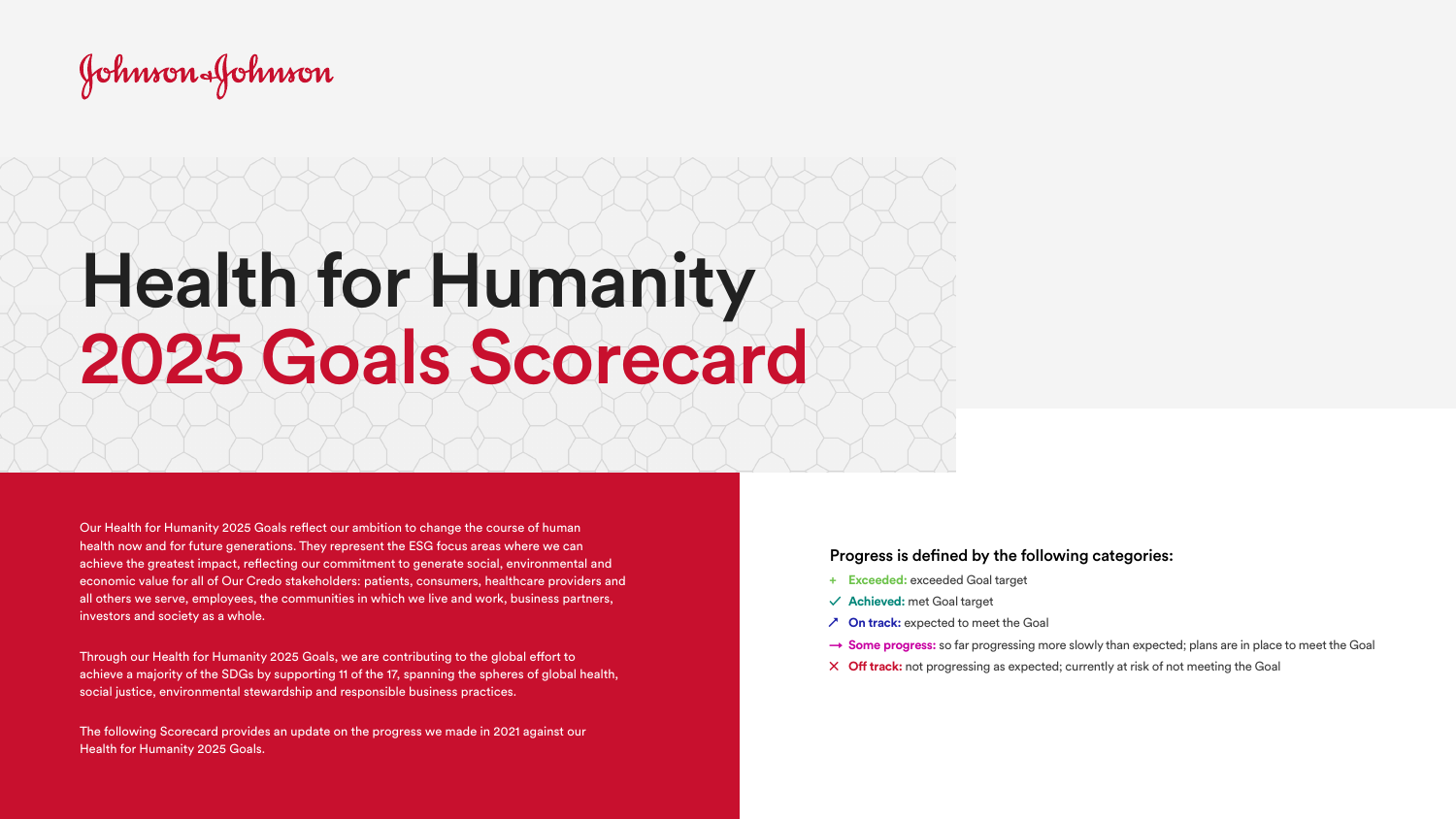| Goal                                                                                                                                                                                                                                              | Key Performance Indicator                                                                                                                                                                | 2021 Progress <sup>0</sup>                                                                                                                                                                                                                                                                                                                                                                                            | <b>SDGs</b>                     |
|---------------------------------------------------------------------------------------------------------------------------------------------------------------------------------------------------------------------------------------------------|------------------------------------------------------------------------------------------------------------------------------------------------------------------------------------------|-----------------------------------------------------------------------------------------------------------------------------------------------------------------------------------------------------------------------------------------------------------------------------------------------------------------------------------------------------------------------------------------------------------------------|---------------------------------|
| <b>Champion global health equity</b>                                                                                                                                                                                                              |                                                                                                                                                                                          |                                                                                                                                                                                                                                                                                                                                                                                                                       |                                 |
| <b>Global Access Plans</b><br>Contribute to addressing endemic diseases by establishing global access plans for all<br>relevant Johnson & Johnson Global Public Health and Janssen Infectious Diseases &<br>Vaccines R&D pipeline assets by 2025. | % of identified assets from Johnson & Johnson Global Public<br>Health and Janssen Infectious Diseases & Vaccines R&D pipeline<br>with global access plans in place by 2025.              | <b>∕ On track</b><br>Completed pipeline asset evaluation, internal assessments and developed a resource to<br>support future global access plans.<br>Completed pilot of a relevant pipeline project.                                                                                                                                                                                                                  | 3 6000 HEALTH<br>$-\mathcal{W}$ |
| <b>Access to HIV Treatment</b><br>By 2025, develop and enable HIV long-acting injectable (LAI) access solutions to provide<br>care for people living with HIV in two countries in Resource-Limited Settings (RLS).                                | LAI Access Program in place in two RLS countries.                                                                                                                                        | <b>∕ On track</b><br>Completed and submitted regulatory filing packages in two RLS countries (Botswana and<br>South Africa).                                                                                                                                                                                                                                                                                          | 3 GOOD HEALTH<br>$-\mathcal{W}$ |
| <b>Access to Tuberculosis (TB) Treatment</b><br>By 2025, enable access to bedaquiline to 700,000 cumulative patients, potentially<br>averting 6,000,000 new multidrug-resistant TB (MDR-TB) infections.*                                          | # of cumulative patients receiving access to bedaquiline molecule<br>(branded and generic) globally from 2021 through to end of 2025.                                                    | <b>⁄ On track</b><br>Over 137,000 patients received access to bedaquiline, potentially averting over 1.2 million<br>new MDR-TB infections.*                                                                                                                                                                                                                                                                           | 3 GOOD HEALTH<br>$-\mathcal{M}$ |
| <b>Developing Tuberculosis Treatment</b><br>By 2030, shorten and simplify TB treatment by developing at least one new TB drug and/<br>or regimen.                                                                                                 | Stringent regulatory authority approval of a new TB drug/regimen<br>that reduces treatment length and is at least as effective and safe<br>as the current recommended treatment by 2030. | <b>∕ On track</b><br>Made progress in the TB R&D pipeline to enable the initiation of clinical studies in 2022.                                                                                                                                                                                                                                                                                                       | 3 GOOD HEALTH<br>$-\mathcal{W}$ |
| <b>Access to Schizophrenia Treatment</b><br>By 2025, we will have demonstrated the health, economic, social value and affordability<br>of using paliperidone palmitate LAI to treat schizophrenia in Rwanda through<br>proof-of-concept.          | Complete a clinical study to demonstrate the health, economic<br>and social value of using paliperidone palmitate LAI to treat<br>schizophrenia in Rwanda by 2024.                       | <b>∕ On track</b><br>Initiated the CASPAR study assessing the treatment of schizophrenia with paliperidone<br>palmitate LAI in Rwandan healthcare settings.<br>Achieved first patient enrolled, with 11 patients enrolled by the end of 2021 and additional<br>patient enrollment underway.<br>Completed clinical research trainings for site investigators, helping to provide local<br>capacity building in Rwanda. | 3 GOOD HEALTH<br>$-\mathcal{W}$ |

\* An average of 10 people infected per one non-treated drug-resistant tuberculosis (DR-TB) patient, based on the [WHO Tuberculosis fact sheet](https://www.who.int/en/news-room/fact-sheets/detail/tuberculosis) and cure rate of 87.8% for patients treated with bedaquiline containing regimens, ◊ Progress against our Health for Humanity 2025 Goals, and associated data, have been assured by ERM CVS. See [Health for Humanity 2025 Goals - First Year of Progress - ERM CVS](https://healthforhumanityreport.jnj.com/reporting-hub/health-for-humanity-2025-goals-first-year-progress-erm-cvs-pdf).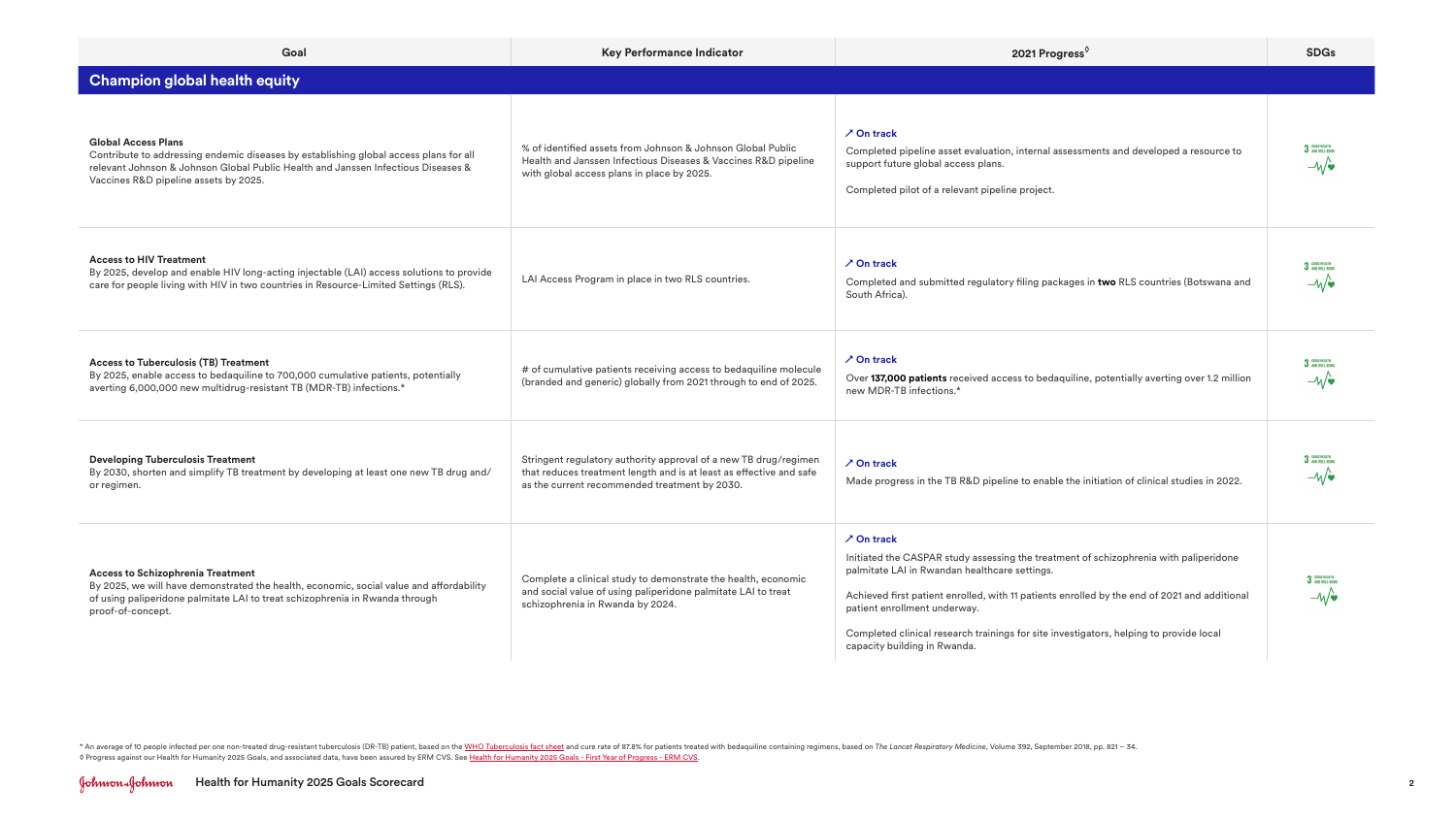| Goal                                                                                                                                                                                                                                                                                                                                                                                  | Key Performance Indicator                                                                                                                                                                                      | 2021 Progress <sup>0</sup>                                                                                                                                                                                                                                                                                                                                                                                                                                                                                                                                                               | <b>SDGs</b>                                                               |
|---------------------------------------------------------------------------------------------------------------------------------------------------------------------------------------------------------------------------------------------------------------------------------------------------------------------------------------------------------------------------------------|----------------------------------------------------------------------------------------------------------------------------------------------------------------------------------------------------------------|------------------------------------------------------------------------------------------------------------------------------------------------------------------------------------------------------------------------------------------------------------------------------------------------------------------------------------------------------------------------------------------------------------------------------------------------------------------------------------------------------------------------------------------------------------------------------------------|---------------------------------------------------------------------------|
| <b>Champion global health equity</b>                                                                                                                                                                                                                                                                                                                                                  |                                                                                                                                                                                                                |                                                                                                                                                                                                                                                                                                                                                                                                                                                                                                                                                                                          |                                                                           |
| <b>Support Frontline Health Workers</b><br>By 2030, in its efforts to strengthen health systems globally, the Johnson & Johnson<br>Center for Health Worker Innovation will support and champion at least one million<br>nurses, midwives and community health workers with skills, tools and growth.                                                                                 | # of nurses, midwives and community health workers reached<br>globally.                                                                                                                                        | $\lambda$ On track<br>Reached more than 731,000 nurses, midwives and community health workers.                                                                                                                                                                                                                                                                                                                                                                                                                                                                                           | 3 GOOD HEALTH 5 GENDER<br>$-M$<br>මු<br>8 DECENT WORK AND 17 PARTNERSHIPS |
| <b>Reduce Burden of Obstetric Fistula</b><br>By 2025, reach 10,000 women living with obstetric fistula by strengthening the capacity of<br>health workers and supporting delivery of surgical repair.                                                                                                                                                                                 | # of fistula repair surgeries (based on surgeries reported or<br>product donated).                                                                                                                             | $\lambda$ On track<br>Supported delivery of 3,200 fistula repair surgeries.<br>Piloted new surgical instruments in Sierra Leone to increase patient comfort, maximize<br>surgeon visibility and improve safety for the patient and surgeon.                                                                                                                                                                                                                                                                                                                                              | 3 6000 HEALTH<br>$5$ GENDER<br>⊜<br>$-\mathcal{N}$                        |
| <b>Preventive Viral Vaccine Capabilities</b><br>By 2025, demonstrate the capabilities to be ready to respond to a pandemic or epidemic<br>threat within 12-18 months of an outbreak by generating data to support an emergency<br>use submission to a stringent regulatory authority* for a preventive viral vaccine (as first<br>demonstrated through our COVID-19 vaccine program). | Create playbook including Documented Organizational<br>Readiness for Pandemic Preparedness based on the demonstrated<br>accelerated process for emergency use licensure submission<br>of our COVID-19 vaccine. | $\lambda$ On track<br>Captured processes and learnings for future documentation in playbook.<br>The Johnson & Johnson COVID-19 vaccine was granted Emergency Use Authorization<br>(EUA) from the U.S. FDA** and Conditional Marketing Authorization by the European<br>Commission, in addition to Emergency Use Listing (EUL) by the WHO. The Company's<br>COVID-19 vaccine was granted full approval by Health Canada.<br>Shipped 180 million doses of our COVID-19 vaccine to the African Union, COVAX and<br>South Africa through advanced purchase agreements and country donations. | 3 GOOD HEALTH<br>$-\mathbf{w}$                                            |
| <b>Vaccination Monitoring Platform</b><br>By 2025, enable global/open access to a vaccination monitoring platform for Global<br>Health Security vaccination programs.                                                                                                                                                                                                                 | Adoption of endorsed platform by at least two countries by 2025.                                                                                                                                               | $\lambda$ On track<br>Completed the first large use case of the Vaccination Monitoring Platform (VMP) through<br>the UMURINZI campaign, fully vaccinating more than 200,000 individuals against Ebola<br>in Rwanda.<br>Also deployed VMP via the WHO Solidarity trial for COVID-19 vaccines in three countries<br>(Colombia, Mali and the Philippines).<br>Identified a partner to support implementation of the platform.                                                                                                                                                               | 3 GOOD HEALTH<br>$-\mathcal{M}$                                           |
| <b>Healthcare for Women</b><br>By 2025, publish insights into best-practice healthcare for women based on real-world<br>data of one million women.                                                                                                                                                                                                                                    | Three best-practice healthcare for women insights published.                                                                                                                                                   | $\lambda$ On track<br>Achieved publication of insights from 7,500 women in seven original publications with a<br>research focus in two main areas:<br>1. Maternal health racial equity.<br>2. Sex as a biologic variable, as women have traditionally been underrepresented in<br>medical research.                                                                                                                                                                                                                                                                                      | 3 GOOD HEALTH<br>$5$ GENDER<br>⊜<br>$-\mathcal{M}/\mathbf{v}$             |

\* If granted emergency use by a stringent regulatory authority (SRA). After First-in-Human, if granted emergency use by an SRA, the goal would be to move forward to rapidly upscale manufacturing of the vaccine. \*\* Updated on May 5th, 2022, see [https://www.fda.gov/news-events/press-announcements/coronavirus-covid-19-update-fda-limits-use-janssen-covid-19-vaccine-certain-individuals.](https://www.fda.gov/news-events/press-announcements/coronavirus-covid-19-update-fda-limits-use-janssen-covid-19-vaccine-certain-individuals)

◊ Progress against our Health for Humanity 2025 Goals, and associated data, have been assured by ERM CVS. See [Health for Humanity 2025 Goals - First Year of Progress - ERM CVS](https://healthforhumanityreport.jnj.com/reporting-hub/health-for-humanity-2025-goals-first-year-progress-erm-cvs-pdf).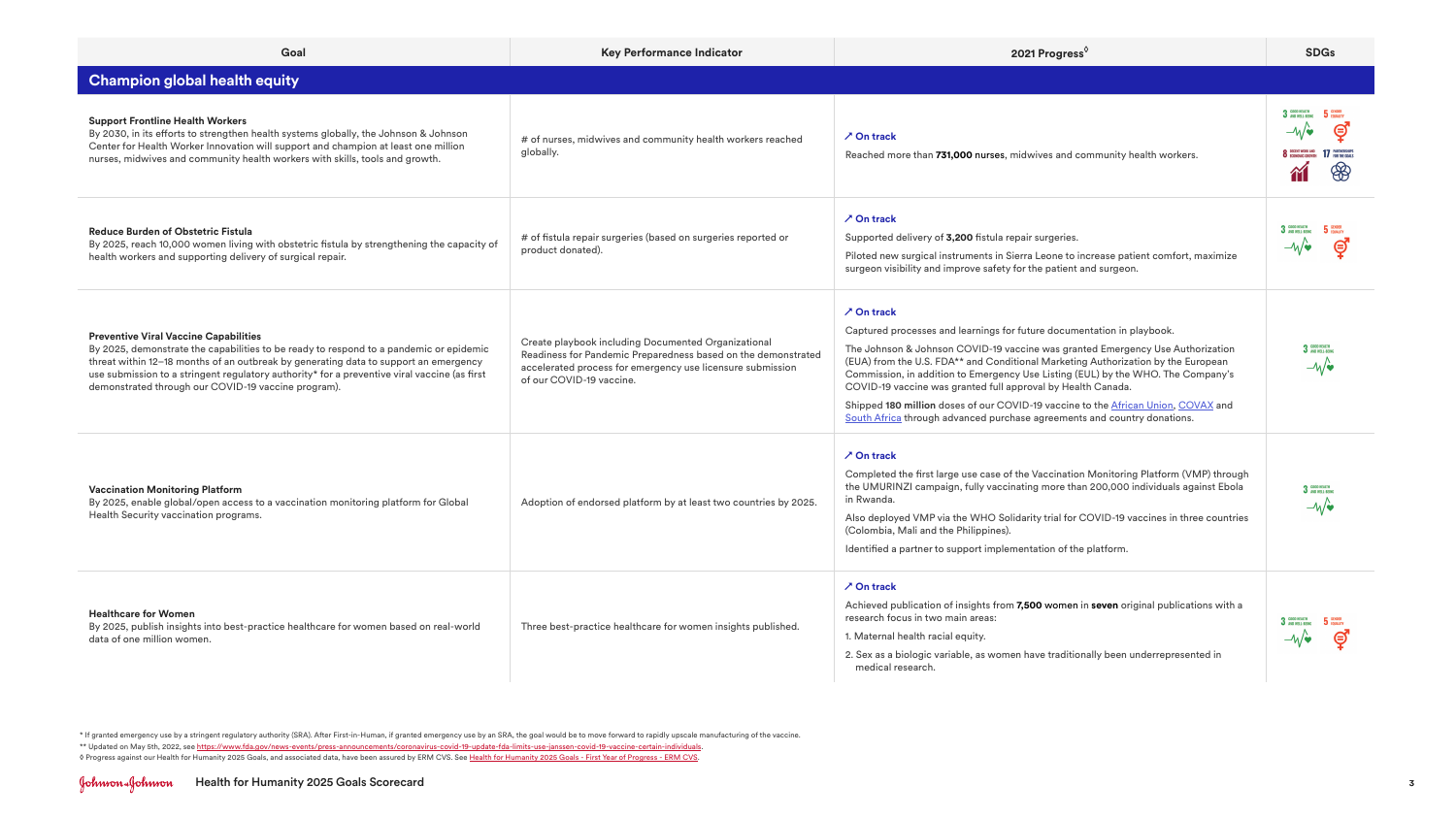| Goal                                                                                                                                                                                                            | Key Performance Indicator                                                                                                       | 2021 Progress <sup>0</sup>                                                                                                                                                                                                                                      | <b>SDGs</b>                                                                                 |
|-----------------------------------------------------------------------------------------------------------------------------------------------------------------------------------------------------------------|---------------------------------------------------------------------------------------------------------------------------------|-----------------------------------------------------------------------------------------------------------------------------------------------------------------------------------------------------------------------------------------------------------------|---------------------------------------------------------------------------------------------|
| <b>Empower our employees</b>                                                                                                                                                                                    |                                                                                                                                 |                                                                                                                                                                                                                                                                 |                                                                                             |
| <b>Women in Management</b><br>By 2025, achieve 50% of women in management positions* globally.                                                                                                                  | % of women in management positions.                                                                                             | <b>∕ On track</b><br>48% of management positions globally are held by women.                                                                                                                                                                                    | ⊜<br>$\left\langle \equiv \right\rangle$                                                    |
| <b>Ethnic/Racial Diversity in Management</b><br>By 2025, achieve 35% ethnic/racial diversity in management positions** within the U.S.                                                                          | % of ethnic/racial diversity in management positions in the U.S.                                                                | <b>∕ On track</b><br>34% of management positions in the U.S. are held by ethnic/racially diverse employees.                                                                                                                                                     | <b>10 REDUCED</b><br>$\left( \equiv \right)$                                                |
| <b>Black/African Americans in Management</b><br>By 2025, achieve 50% growth of our Black and African American employees in<br>management positions** in the U.S.                                                | % of Black and African American employees in management<br>positions in the U.S.                                                | <b>∕ On track</b><br>6% of management positions in the U.S. are held by Black and African American<br>employees, representing growth of 25% from 2020.                                                                                                          | <b>10 REDUCED</b><br>$\left( \equiv \right)$                                                |
| <b>Healthiest Workforce Score</b><br>By 2025, 80% of Johnson & Johnson leaders and their managers will be<br>accountable to achieve ≥ 80% annual Healthiest Workforce Score.                                    | % of Johnson & Johnson leaders and managers achieving ≥80%<br>annual Healthiest Workforce Score.                                | <b>∕ On track</b><br>63% of Johnson & Johnson leaders and their managers* achieved an ≥80% Healthiest<br>Workforce Score.                                                                                                                                       | 3 GOOD HEALTH<br>$-\mathcal{N}$                                                             |
| Women in STEM <sup>2</sup> D<br>By 2025, engage two million girls in STEM <sup>2</sup> D activities.***                                                                                                         | # of girls who have participated in virtual or in-person activities<br>led by employees in partnership with nonprofit partners. | <b>∕ On track</b><br>Reached 317,800 girls through 290 events and 240 STEM <sup>2</sup> D.org activities.                                                                                                                                                       | 5 GENDER<br>⊜                                                                               |
| <b>Advance environmental health</b>                                                                                                                                                                             |                                                                                                                                 |                                                                                                                                                                                                                                                                 |                                                                                             |
| <b>Renewable Electricity</b><br>By 2025, source 100% of our electricity needs from renewable sources.                                                                                                           | % renewable electricity globally.                                                                                               | <b>∕ On track</b><br>Produced or procured 52% of electricity from renewable energy sources.<br>Signed four new renewable Power Purchase Agreements (PPAs)-one in North America<br>and three in Europe—as well as two Utility Green Tariff contracts in the U.S. | <b>7</b> AFFORDABLE AND<br>美                                                                |
| <b>Carbon Neutrality for Our Operations</b><br>By 2030, achieve carbon neutrality for our operations, going beyond our Science Based<br>Target to reduce absolute Scope 1 and 2 emissions 60% from 2016 levels. | % absolute reduction in greenhouse gas (GHG) emissions - Scope<br>1 + 2 + carbon credits vs. 2016 baseline.                     | <b>∕ On track</b><br>34% reduction in Scope 1 + 2 carbon emissions vs. 2016 baseline. Carbon credits were<br>not utilized towards this reduction.                                                                                                               | 3 GOOD HEALTH<br>$-\mathcal{N}$<br>$13$ $\frac{\text{CUMATE}}{\text{ACTON}}$<br><b>CO</b>   |
| <b>Scope 3 Emissions Reductions</b><br>By 2030, reduce absolute upstream value chain (Scope 3) emissions 20% from 2016 levels.                                                                                  | % absolute reduction in greenhouse gas (GHG) emissions - Scope<br>3 (upstream) vs. 2016 baseline.                               | <b>∕ On track</b><br>+1% increase in greenhouse gas (GHG) emissions - Scope 3 (upstream) vs. 2016 baseline.<br>Initiated execution road maps and enhanced data methodologies.                                                                                   | 3 GOOD HEALTH 11 SUSTAINABLE CITIES<br>$-\sqrt{\bullet}$<br>12 RESPONSIBLE 13 CLIMATE<br>CO |

\* Management positions are defined as all positions M1+ across Johnson & Johnson business sectors and functional groups globally.

\*\* Management positions are defined as all positions M1+ across Johnson & Johnson business sectors and functional groups in the U.S. and ethnic/racial diversity groups include: Asian, Black/African American, Hispanic/Latin \*\*\* May include multiple engagements with same girl.

◊ Progress against our Health for Humanity 2025 Goals, and associated data, have been assured by ERM CVS. See [Health for Humanity 2025 Goals - First Year of Progress - ERM CVS](https://healthforhumanityreport.jnj.com/reporting-hub/health-for-humanity-2025-goals-first-year-progress-erm-cvs-pdf).